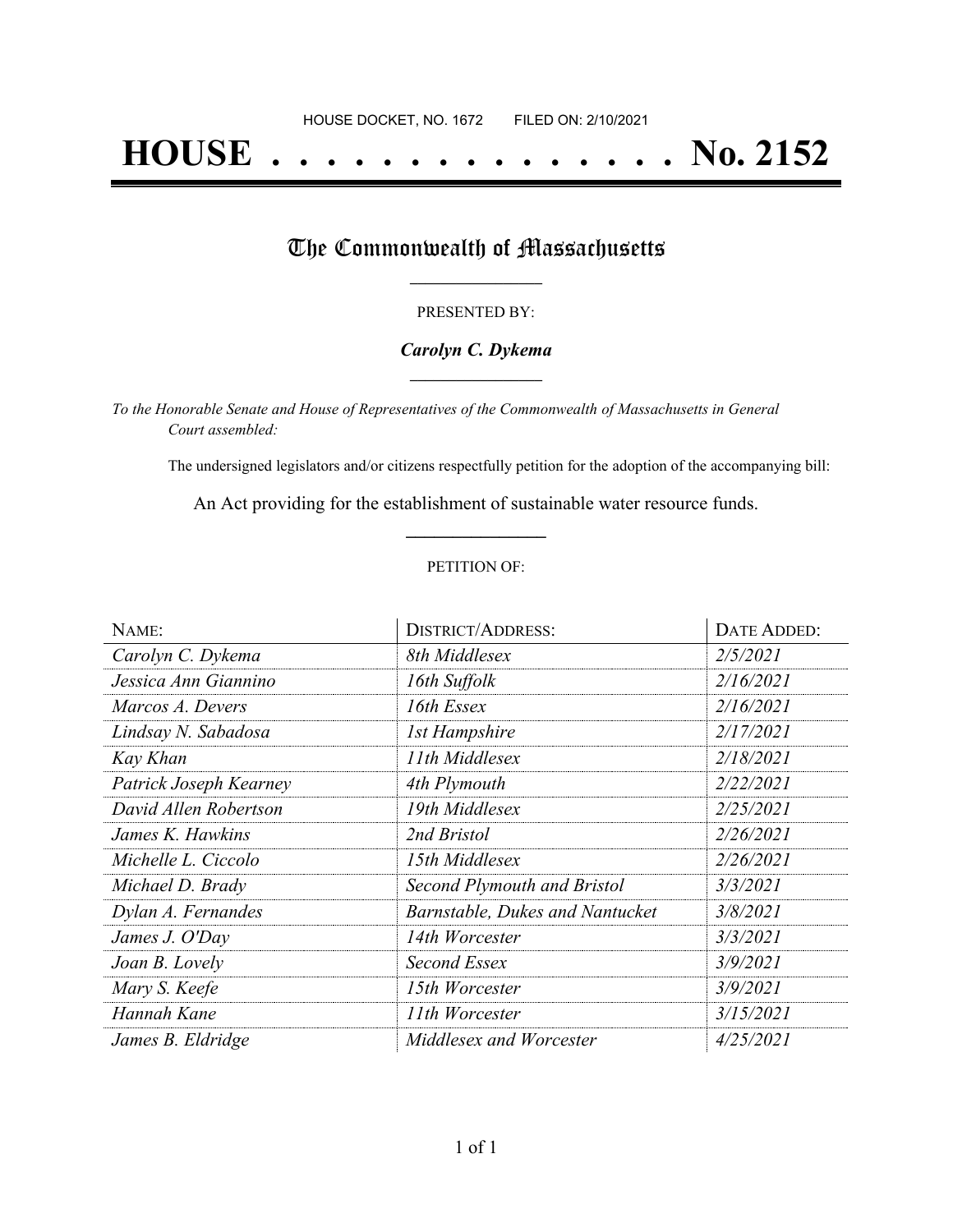# **HOUSE . . . . . . . . . . . . . . . No. 2152**

By Ms. Dykema of Holliston, a petition (accompanied by bill, House, No. 2152) of Carolyn C. Dykema and others relative to the establishment of sustainable water resource funds. Municipalities and Regional Government.

### The Commonwealth of Massachusetts

**In the One Hundred and Ninety-Second General Court (2021-2022) \_\_\_\_\_\_\_\_\_\_\_\_\_\_\_**

**\_\_\_\_\_\_\_\_\_\_\_\_\_\_\_**

An Act providing for the establishment of sustainable water resource funds.

Be it enacted by the Senate and House of Representatives in General Court assembled, and by the authority *of the same, as follows:*

|  |  | SECTION 1. Chapter 40 of the General Laws, as appearing in the 2018 Official Edition, |
|--|--|---------------------------------------------------------------------------------------|
|  |  |                                                                                       |

2 is hereby amended by inserting after section 39M the following new section:-

3 Section 39N. (a) Notwithstanding any general or special law to the contrary, a city, town,

4 water district, wastewater district, stormwater utility or statutory authority created to operate a

5 water distribution or wastewater collection system or stormwater system which accepts this

6 section may collect a reasonable fee to be used exclusively for measures to remedy and offset the

7 impacts on the natural environment of new and/or increased water withdrawals, sewering,

8 wastewater discharges, stormwater discharges or impairment of recharge of groundwater through

9 depletion of ground or surface waters, and to sustain the quantity, quality and ecological health,

- 10 of waters of the commonwealth. Such measures to remedy and offset these impacts include
- 11 without limitation, local recharge of stormwater and wastewater; redundant water sources;
- 12 reductions in loss from drinking water systems, treatment of drinking water or interconnections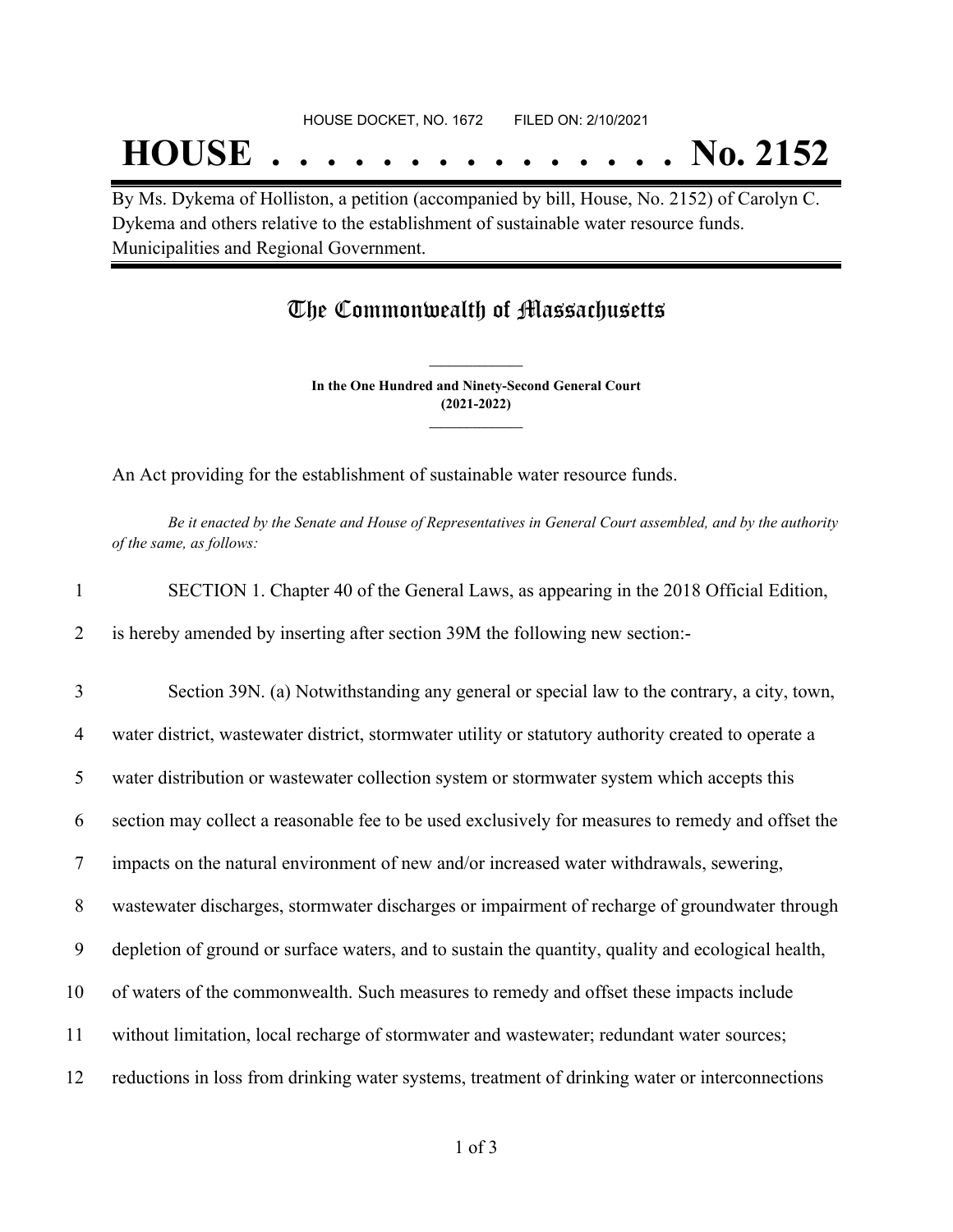with other systems for the purposes of optimizing water supply sources for environmental benefit; expansion of stormwater treatment and wastewater treatment systems; reuse of water; removal of sewer infiltration and inflow; water conservation; retrofits of existing buildings and parking lots with low impact development methods; removal of dams; improvements to aquatic habitat; development of integrated water resources management plans, studies and planning to mitigate environmental impacts; and, land acquisition for the protection of public water supply sources, siting of decentralized wastewater facilities, stormwater recharge sites or for riparian habitat. The fee, which may be based on retaining within the basin or saving at least one gallon, but no more than ten gallons, for every gallon of increased water or sewer demand, or net impairment of recharge shall be assessed in a fair and equitable manner and separate fees may be established for different types of uses, such as residential and commercial uses.

 (b) When adopting this section, the city, town, district or statutory authority shall designate the board, commission, or official responsible for assessing, collecting, and expending such fee. Fees assessed pursuant to this section shall be deposited by the designated board, commission, or official in separate accounts classified as "Sustainable Water Resource Funds" 28 for drinking water, wastewater or stormwater. The principal and interest thereon shall be expended at the direction of the designated board, commission, or official without further appropriation. These Funds shall not be used for any purpose not provided in this section. These Funds may also receive monies from public and private sources as gifts, grants, and donations to further water conservation, water return or water loss prevention; from the federal government as reimbursements, grants-in-aid or other receipts on account of water infrastructure improvements; or fines, penalties or supplemental environmental projects. Any interest earned from whatever source shall be credited to and become part of said Fund.

of 3